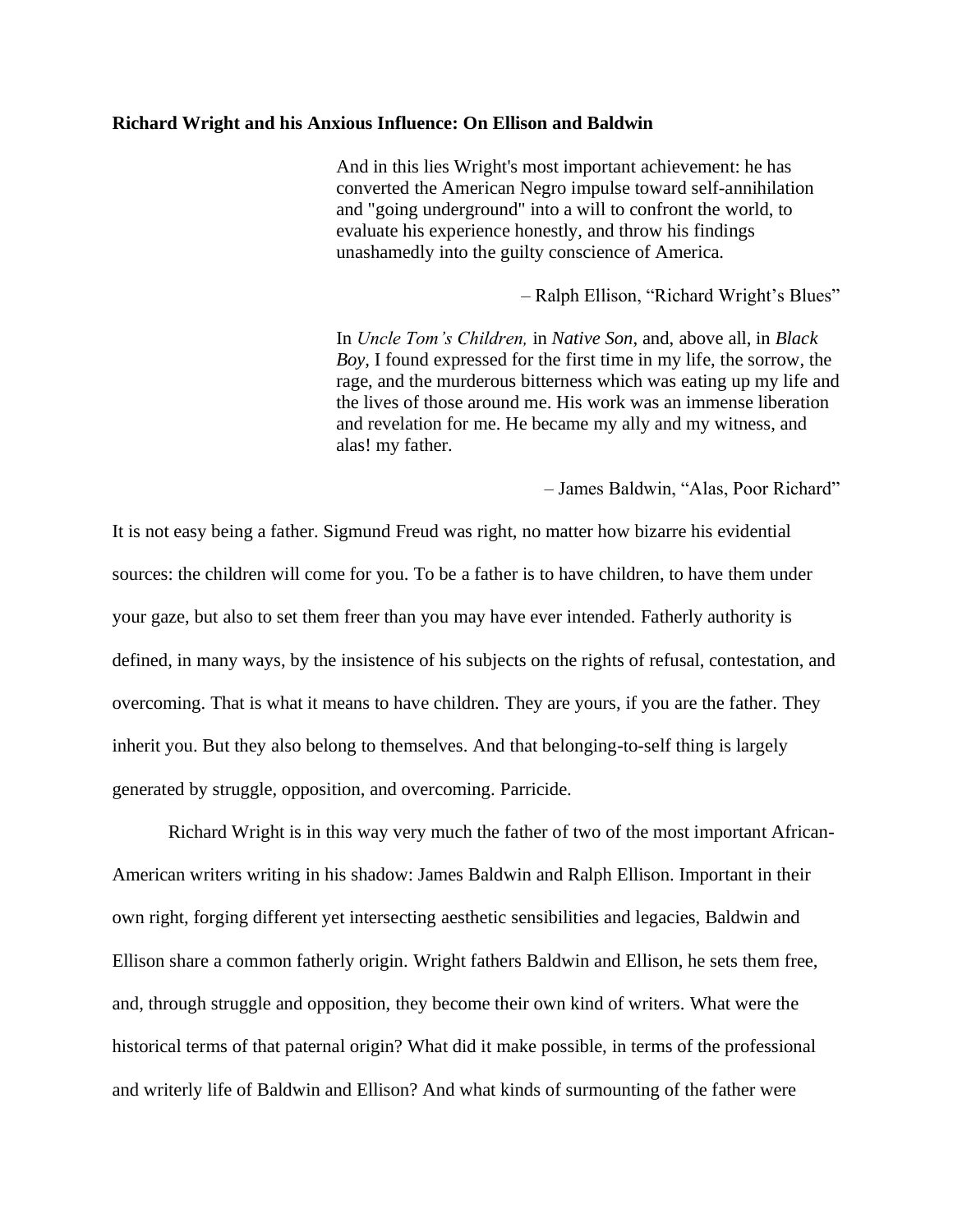necessary in order for those lives to thrive on the national- and world-stage? What is this parricide of the great writer by two great, perhaps greater, writers?

The historical moment is important and, in its own way, relatively straightforward. After a difficult childhood, documented in archetypal terms in *Black Boy*, his autobiographical work rooted in early twentieth century Mississippi and surrounds, Wright moved to Memphis, Tennessee at age 17 and then continued to Chicago just over a year later. Leaving the South meant leaving all sorts of things behind: Jim Crow, a particular form of religiosity, complex and oppressive family relations, and forms of life that defined the rural black South in the early twentieth century. Arrival in Chicago meant urban forms of life, which, for Wright, meant an early job as a postal worker (from which he was let go during the Great Depression) and membership in the communist party. This latter piece is an important part of mid-century African-American literature, especially in terms of his role as father to Baldwin and Ellison. The communist party introduced Wright to an ideology and worldview that fundamentally transformed his relationship to the rural South. No longer just a *personal* objection to his family's loyalty to the Seventh Day Adventist church, communism allowed Wright to both deepen his critique of religion and broaden his sense of what oppression is and how it works. Though he later leveled severe critiques of the party in novels such as *The Outsider,* communism informs much of his later non-fiction, including, perhaps most emphatically (and controversially), his essay "Tradition and Industrialization" from the 1956 Congress of Black Writers and Artists in Paris. It is precisely the *anti-tradition* impulse of communism that drew Wright in, and that critical relationship to traditions and habits never quite leaves his thinking, no matter how much he evolves as a cultural and political critic. It is also a site at which both Baldwin and Ellison offer their substantial critiques.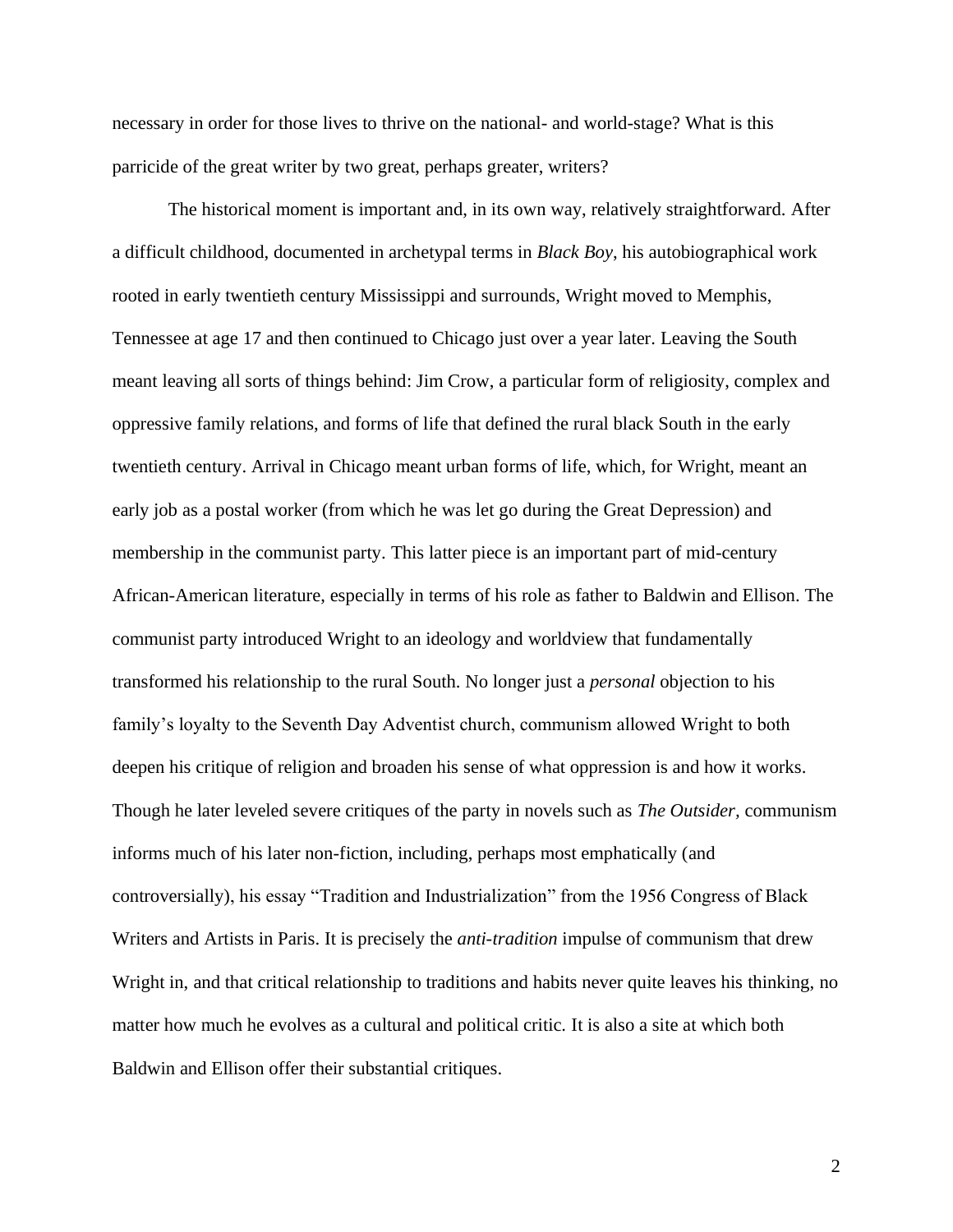But communism and the communist party also helped make Wright a *professional* writer. To be sure, he had been writing since middle school and clearly understood himself to be a writer in the existential sense, but the communist party, first through the short-lived journal *Left Front*  (shut down by the party in 1937) and then continuing publications in *The New Masses* and *Daily Worker*, made Wright's writing a profession, a vocation in the fullest sense.1 These professional and personal relationships were fraught from the beginning, and increasingly so as he developed as a writer and thinker. Wright's move from Chicago, where he had productive relationships with white communist party members, to Harlem was not without difficulty and pain. In New York City, conflicts with white members intensified, at times erupting in physical violence, and deteriorating relationships culminated in him ultimately leaving the party itself.<sup>2</sup> And yet Wright was appointed and worked as the Harlem editor of *Daily Worker* for a spell and also edited *New Challenge –* a literary magazine that had a short, but eventful life. As an editor, Wright opened up writerly possibilities for both Baldwin and Ellison. With his formal, executive position, Wright offered Baldwin and Ellison editorial work that helped them to network early publications – precisely the sorts of connections needed to develop as thinkers and writers. Like Wright, Baldwin was an autodidact, having taught himself the craft of literature and expressive voice through disciplined reading and informal tutelage from the likes of Wright, Beauford Delaney, and others, whereas Ellison's education at Tuskegee, especially in his work with Morteza Drezel Sprague (*Shadow and Act* is dedicated to Sprague) and a variety of music professors, emerged as a writer from formal education. But both needed Wright's access to publications in order to get started in Harlem. In this sense, Wright was, for Baldwin and Ellison, a father with connections. He made their *professional* lives as writers possible. That is, he made it possible for them to choose writing as a profession, which, in turn, becomes a broader and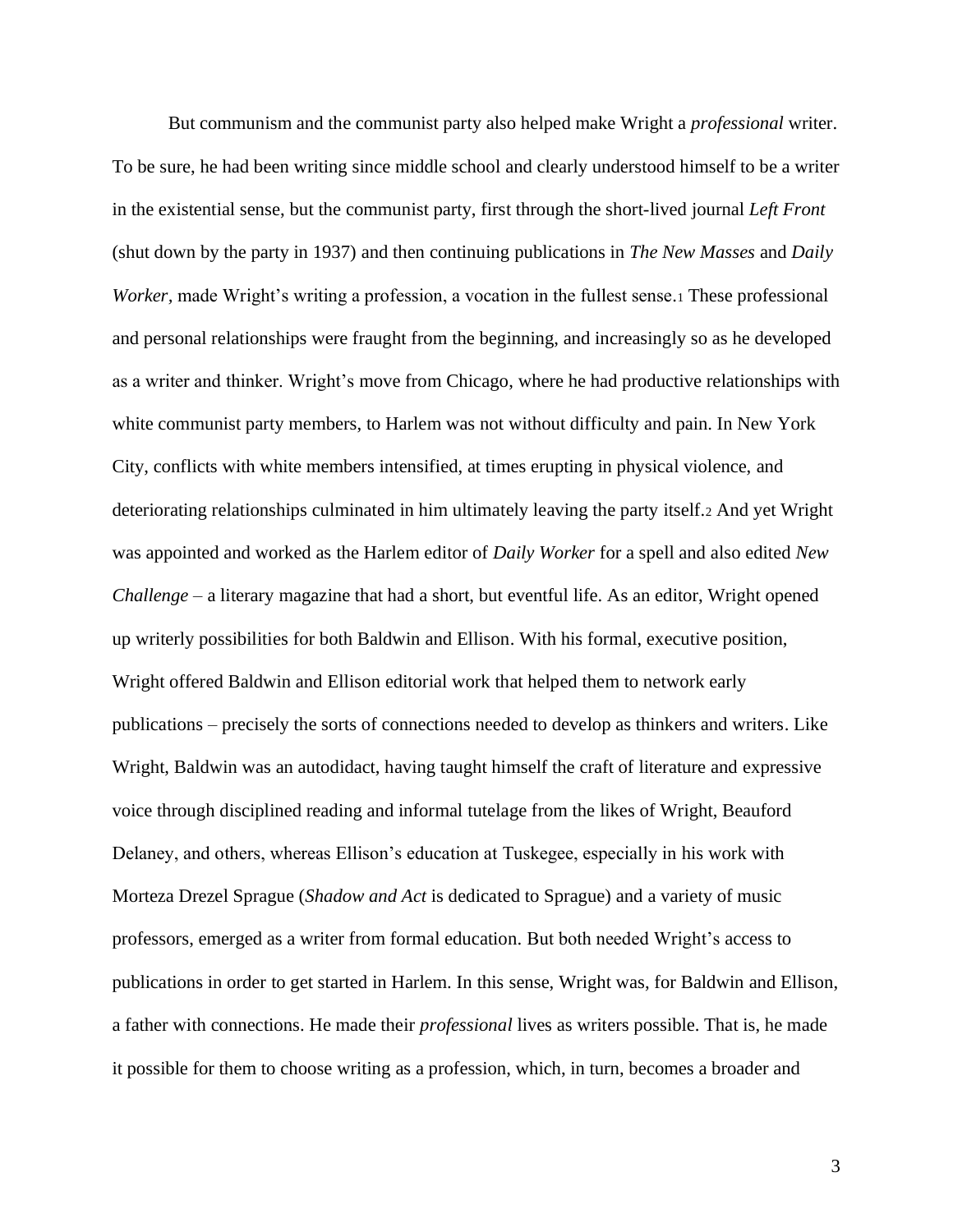significant identity out of which emerges some of the most important fiction and non-fiction of the mid-century.

The professional connections, however, tell only one part of the story, a part that is largely about Wright's positioning as a professional father. He was also a father of ideas, of visions of blackness and Black life that provoked intense reaction from Baldwin and Ellison both. Indeed, one could say with real confidence that Baldwin made a name for himself as a critic of Wright. Baldwin's critique is *always* concerned with Wright's first serious novel: *Native Son*. For better or worse, Baldwin never quite moves on to Wright's other fiction and non-fiction, save for some allusions to *Black Boy* and the reports of southern Black life that emerge from that memoir. In taking aim at Bigger Thomas and what that character said about Wright's vision of the meaning of Black life and history, Baldwin sees not just a certain one-dimensionality in that vision, but also, more emphatically (and controversially), a kind of participation in white supremacy, its gaze, and its construction of what is meant by "blackness." Baldwin's early essay "Everybody's Protest Novel," arguably his first big splash as a writer at age 24, centers this criticism on the figure of Bigger as an extension of what white people have made of Black life and people. Baldwin writes:

For Bigger's tragedy is not that he is cold or black or hungry, not even that he is American, black; but that *he has accepted a theology that denies him life*, that he admits the possibility of his being sub-human and feels constrained, therefore, to battle for his humanity according to those brutal criteria bequeathed him at his birth.<sup>3</sup>

The protest novel, as characterized by Baldwin, aims to accomplish two things: document atrocity or injustice and describe a life that exceeds or resists that injustice. This is why Bigger's acceptance of life-denying theology is so important; the *true* atrocity, the construction of Bigger's blackness under the gaze of white violence, is obscured by the presentation of Bigger as exemplary of the African-American experience. And so, Baldwin concludes, *Native Son* is a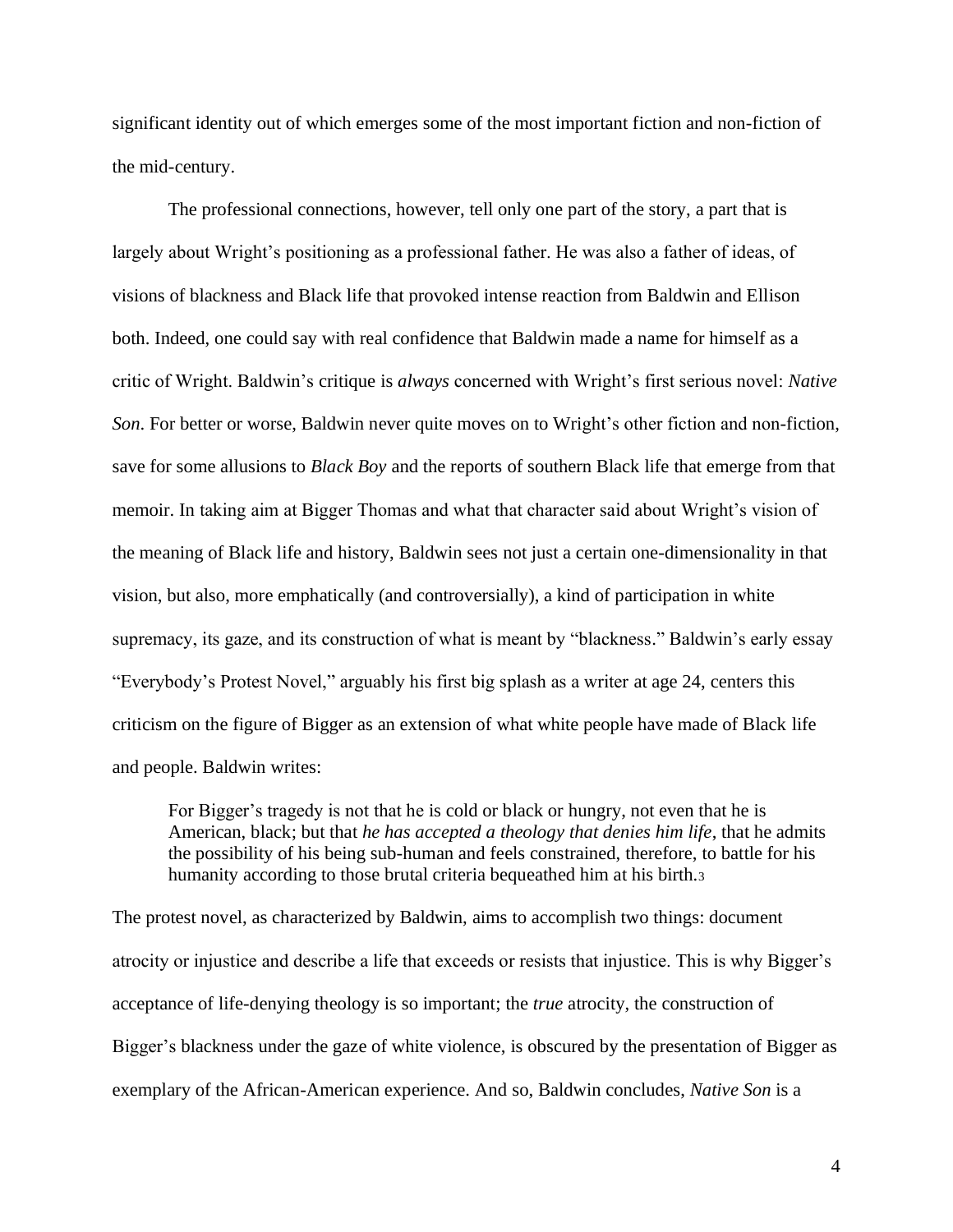failure. The failure "lies in its rejection of life, the human being, the denial of his beauty, dread, power, in its insistence that it is his categorization alone which is real and which cannot be transcended."<sup>4</sup> Baldwin underscores here how *Native Son* fixes blackness inside a rejection of life and without beauty. Nothing exceeds that rejection and lack of the beautiful. There is no humanity to Bigger. Baldwin's attack amounts to a very real, immanent critique of Wright's fiction and vision of antiblackness, of the relation between violence and Black subjectivity, and, in Wright's own view, of a vision of Black people's lives. Indeed, recalling his critique of protest literature in such pointed terms, Baldwin reports how Wright accused him of betrayal – a betrayal that exceeds a dispute between two men, elevated to the level of putting Black humanity itself under critical scrutiny. "Richard accused me of having betrayed him," Baldwin writes in a later essay, "and not only him but all American Negroes by attacking the idea of protest literature."<sup>5</sup> In this dispute, a key issue in mid-century African-American thought comes into focus: what and who are Black people, and to what extent is Black life held under and controlled by the white gaze? What power, what capacity, and what substance of life is available to African-Americans in an antiblack world?

Baldwin never retracts or substantially revises this criticism of Wright, and his engagement with the literary father never substantially moves away from *Native Son,* despite Wright's two decades of fiction and non-fiction that followed. For Baldwin, Bigger defines Wright and Wright defines Black life in the character of Bigger. With that said, however, it is important to realize that Baldwin also recognized the force of Wright's insight. In "Many Thousands Gone," Baldwin calls *Native Son* and the figure of Bigger "a report so indisputably authentic" that one can barely fathom the terms of objection and critique. And yet Baldwin offers just that. His critique in "Many Thousands Gone" turns on the complexity of life concealed by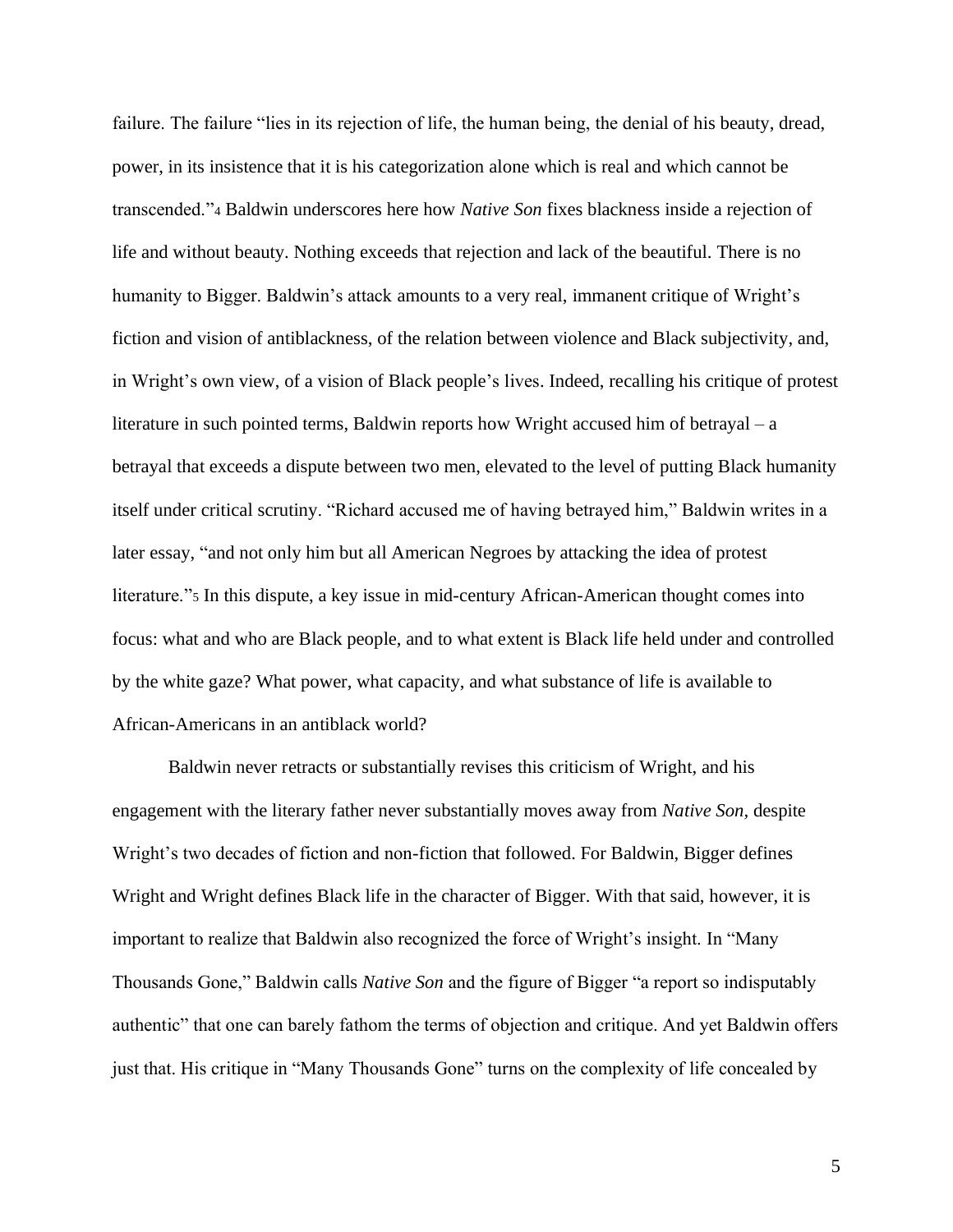Wright's uncompromising vision of Bigger, and thus Black life generally, as the product of white people's hatred and persecution – while also affirming the authenticity of Wright's vison. "[N]o American Negro," Baldwin famously writes, "exists who does not have his private Bigger Thomas living in the skull,"<sup>6</sup> which bears witness to the rage of living under regimes of antiblackness. In the very same moment that he admits this constant presence, Baldwin makes a decisive turn. African-Americans might live with this figure in the skull, and the figure might represent or prefigure the social and political possibilities opened up and closed off in interracial spaces, but that life is not the entirety of Black life. Far from it, in fact. Of Bigger and what we ought to make of how he lives the oppressive affects of the white gaze, Baldwin writes:

We are limited, however, to Bigger's view of them, part of a deliberate plan which might not have been disastrous if we were not also limited to Bigger's perceptions. What this means for the novel is that a necessary dimension has been cut away; this dimension being the relationship that Negroes bear to one another, that depth of involvement and unspoken recognition of shared experience which creates a way of life.<sup>7</sup>

This "way of life," which Baldwin will elsewhere refer to as "tradition," names the folkways and secrets of Black life not in the margins of American life generally, but at the center of Black life turned back into itself, into the contours, complexity, and richness of life lived between Black people. *The relationship that Negroes bear to one another*. It is a way of life in the fullest sense: words and affects, institutions and language, stories and histories, traditions and countertraditions. Wright *should* have seen, and surely did see, this complex of life between Black people, but in configuring Bigger as the receptacle of white hate made into a total identity, he elides that complexity in the name of a one-dimensional sense of Black life always beholden to the violence white people enact.

Upon Wright's passing in 1960, Baldwin revisited the legacy of his literary father in "Alas, Poor Richard." The essay is long and rambling, full of anecdotes that swing from deeply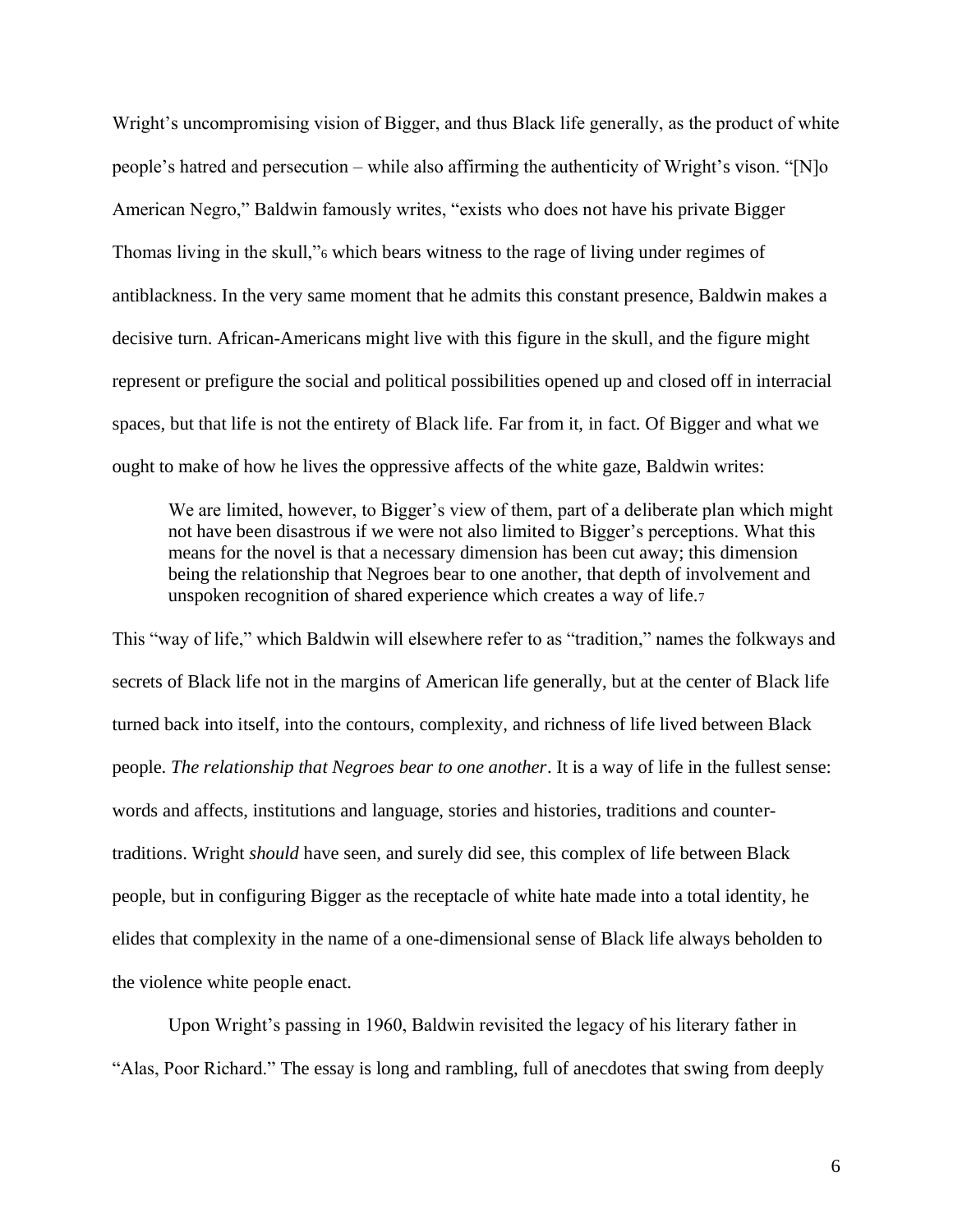sympathetic – suggesting rekindled love for Wright upon his passing – to familiar terms of disagreement and dispute. Baldwin recalls Wright in Paris; the two of them shared the status as writers in exile. But whereas exile for Baldwin always meant clarity and sharpened focus on the meaning of the United States, Wright, in the account given in "Alas, Poor Richard," saw Paris as relief from the suffocating racism of their home country. In that sense, a new home. Baldwin's response to this is two-fold and reveals so much of his criticism of Wright's early fiction. First, Baldwin expresses an abiding concern, with no small bit of snark and hostility, that Wright was unable to see the plight of Black people in Paris who hail from the colonies. What about their life? What story might they tell about antiblackness in Paris? Second, and most important for his larger interpretation, Baldwin sees Wright's exile as an erasure of the kinds of Black life that made his fiction possible. Flight from the United States and the embrace of a new exilic form of existence, with all of its implications of a kind of racial liberation, is a matter of interpretation and diasporic fellow-feeling; Baldwin chides Wright for not discerning the common plight with African and West Indian migrants. But rejection of the United States is a rejection of the memories and histories that made Wright's vocabulary, tone, thematic concerns, and entire world of affects possible –both as rage and as resistance. His inability to see the latter and only see the former limits Wright's self-understanding, an understanding that, for Baldwin, *should* have been clarified from the position of exile. Alas, poor father Richard was unable. And so his moral and political vision suffers, confirming the limits Baldwin had long since documented.

Baldwin's attack on Wright parallels much of what Ellison had to say about the limits of *Native Son, Black Boy,* and other novels. The 1964 essay "The World and the Jug" contains Ellison's most pronounced critique of Wright. In this essay, Ellison works his critique through a response to Irving Howe's 1963 essay "Black Boys and Native Sons." Howe's essay argues that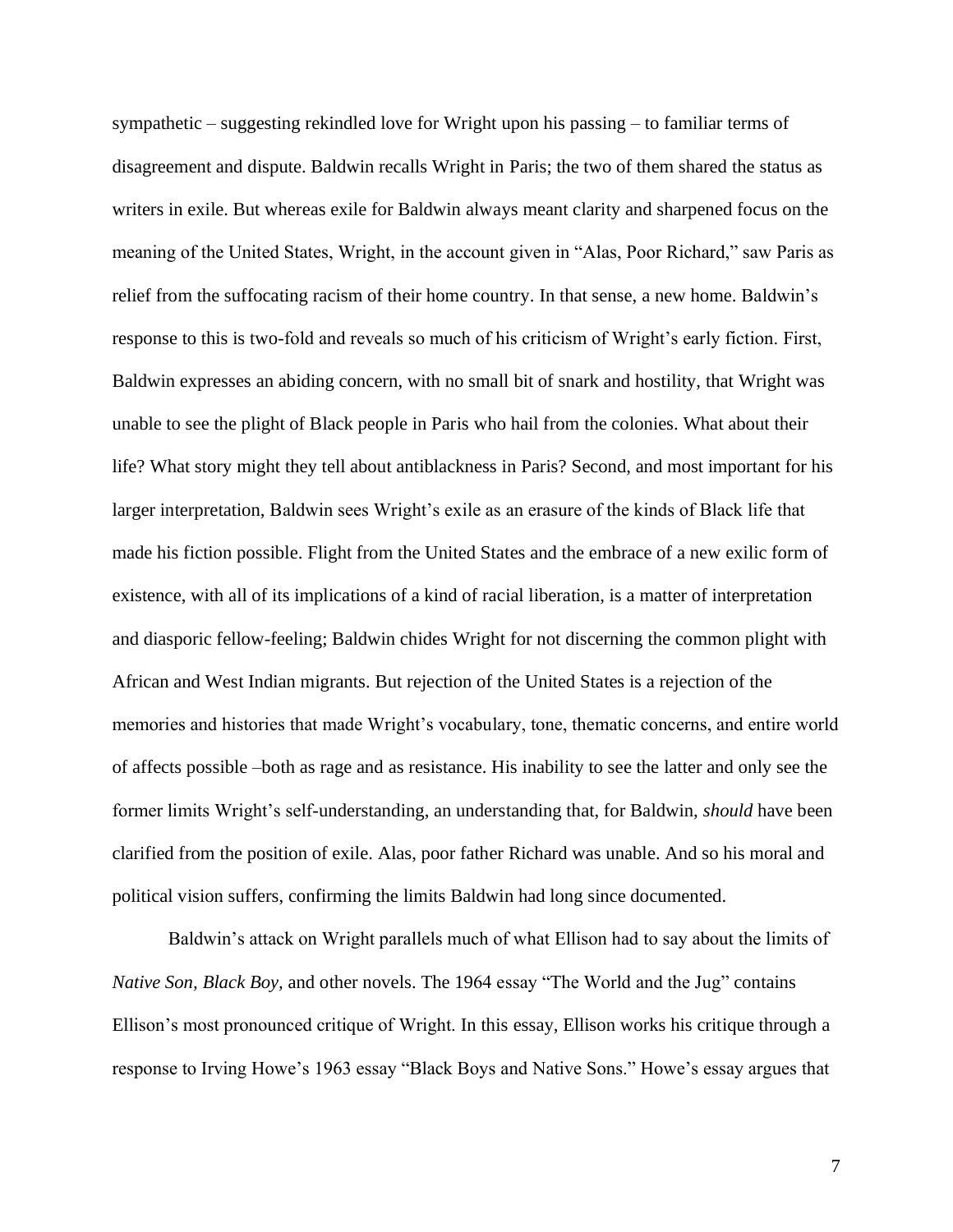Wright's *Native Son* manifests a kind of essence of Black life in the United States – confirming what Baldwin feared a reading of *Native Son* would generate. The "truth" told by *Native Son* and *Black Boy,* according to Howe, was "that Negroes were far from patient or forgiving, that they were scarred by fear, that they hated every moment of their suppression even when seeming most acquiescent, and that often enough they hated us, the decent and cultivated white men who from complicity or neglect shared in the responsibility for their plight."<sup>8</sup> Ellison notes that this reduces literature to sociology, which, in turn fails to attend to the aesthetic dimensions of not only African-American literature, but of Black life itself. What is blackness freed from sociological characterization and its limits? In other words: what is Black *life* as life, not as a social category or limiting stereotype? What is the Black *subject,* as opposed to what is the Black *object*? Simple questions, but transformative and potent in the hands of Ellison as he responds to what Howe calls Wright's "truth." For Wright, according to Howe, "had told his contemporaries a truth so bitter, they paid him the tribute of trying to forget it."<sup>9</sup> One can imagine how Baldwin and Ellison would have received this accusation from a white critic, essentially instructing them on the truth of antiblackness. The wrong kind of paternal authority. Wright's truth is acknowledged by Baldwin, to be sure. Bigger lives in the skull of all African-Americans, and this is why *Native Son* is both important and worthy of targeting with critique. It tells a *kind* of truth, but, as Ellison notes, it is a truth that carries with it an important tradition of everyday cultural resistance. And so a truth that exceeds Wright's treatment of it. Ellison writes:

But there is also an American Negro tradition which teaches one to deflect racial provocation and to master and contain pain. It is a tradition which abhors as obscene any trading on one's own anguish for gain or sympathy; which springs not from a desire to deny the harshness of existence but from a will to deal with it as men at their best has always done.<sup>10</sup>

Howe emphasizes Black suffering and rage, and so sees Wright as a provocative sociologist of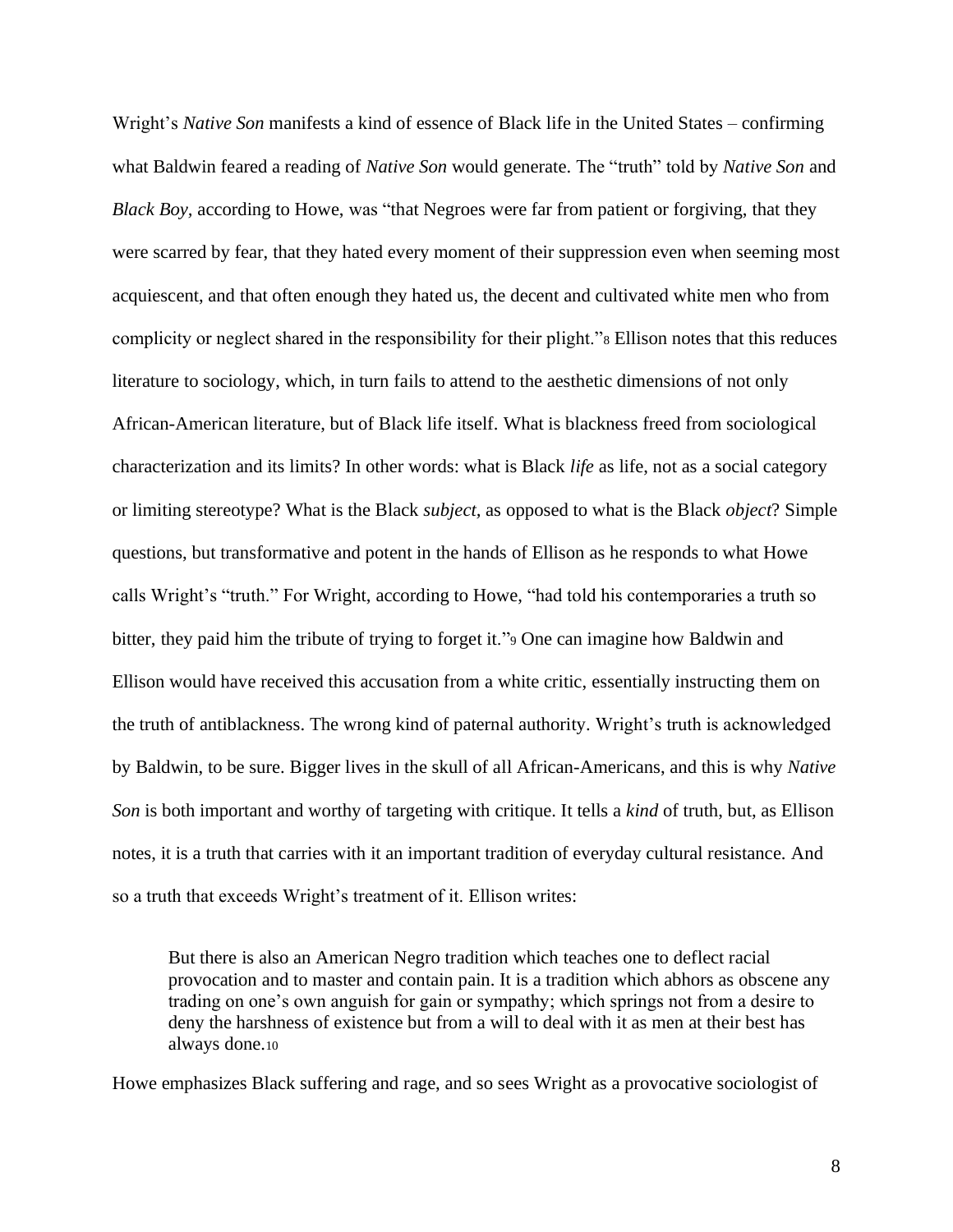African-American experience, but cannot see how Wright is also a truncated version of Black art and artistry. For Ellison, this means Howe, like Wright, cannot see Black excellence – "men at their best."

What is this art and artistry? Ellison, like Baldwin, turns to the blues tradition as not just an example, but as a foundation of Black resistance and world-making. Blues is more than a musical form. It is, rather, a comprehensive rewriting of the terms of relation between Black people, their lives, and to the world of antiblackness. Speech, sound, gesture, communication, and the existential spatiality of each is transformed by the blues aesthetic. Ellison writes:

The blues is an impulse to keep the painful details and episodes of a brutal experience alive in one's aching consciousness, to finger its jagged grain, and to transcend it, not by the consolation of philosophy, but by squeezing from it a near-tragic, near-comic lyricism.<sup>11</sup>

In his, her, or their lyricism, the African-American writer exceeds sociology. Literature *is* or *becomes* art. According to both Baldwin in "Alas, Poor Richard" and Margaret Walker in *Richard Wright: Daemonic Genius,<sup>12</sup>* Wright derides this motif as "art for art's sake" as defanged literature separated from the affects that generate moral and political outrage. But, again, the blues aesthetic – that form of outrage and resistance linked to the very origins of African-American life – marks the transformation of sociological facts and realities into something more profoundly human: cultural expression and its traditions. This transformative effect is central to literature itself, Ellison claims, and Howe's (as well as Wright's) insistence on the plane of the sociological is tantamount to a lowering of expectations for African-American writing. Ellison notes that

…the question of how the 'sociology of his existence' presses upon a Negro writer's work depends upon how much of his life the individual writer is able to transform into art. What moves a writer to eloquence is less meaningful than what he makes of it. How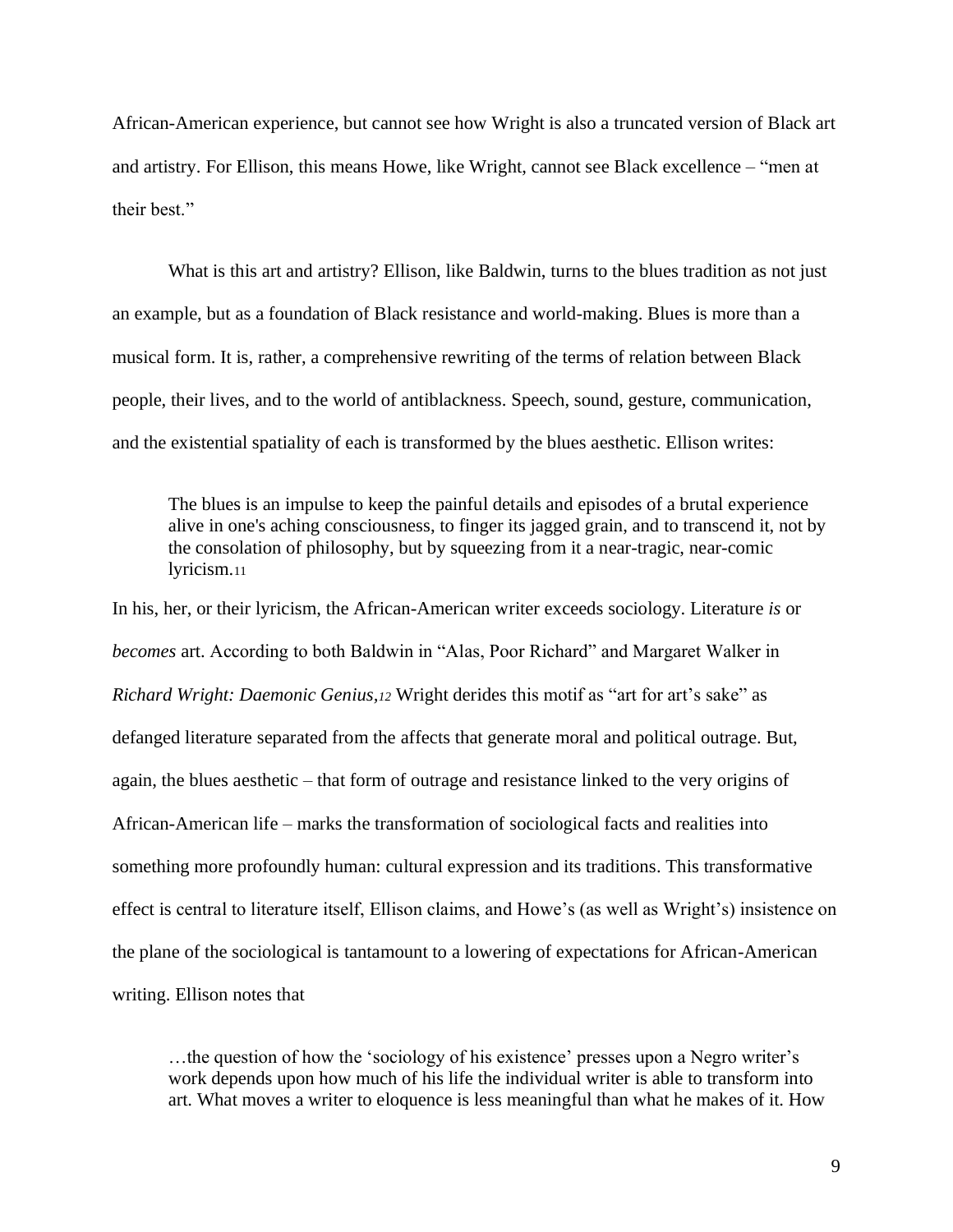much, by the way, do we know of Sophocles' wounds?<sup>13</sup>

We ask for documentation of the Black writer's wounds, but not those of Sophocles and all those white writers represented by the ancient Greek's name. Ellison calls us back to the literary as an aesthetic space, but also to a space that reflects the lush complexity of Black memory and cultural practice. Which, calls Ellison away from, and then against, the literary father. Wright was a literary presence for Ellison, without a doubt, a genuine father figure, but the meaning of that presence cannot be rendered on the plane of sociology. Rather, Ellison's literary text articulates Wright's presence as a sort of parricide. The parricide happens precisely in the moment of Ellison's embrace of a blues aesthetic in *Invisible Man,* an embrace that rejects the one-dimensionality of the sociological. Art for art's sake? No. Art in honor of a history of Black resistance? Yes. And so Ellison concludes his polemic against Howe with a plain statement, one that comes back to the question of *influence,* that peculiar form of literary friendship and familial relation. "I respected Wright's work," Ellison writes, "and I knew him, but this is not to say that he 'influenced' me as significantly as you assume. Consult the text!"<sup>14</sup>

What emerges from Baldwin's and Ellison's critical engagements with the shape of Wright's fiction is a vision of post-war Black subjectivity that could not be reduced to violent resistance. Art stands outside the agonistic social space of the interracial, yet occupies neither neutral nor ephemeral space. Rather, art is central to African-American world-making on the margins of and outside the white gaze and its violence. In "Alas, Poor Richard," Baldwin recounts Wright's own hostility toward this critical shift, decrying "art for art's sake" as a kind of aesthetics divorced from the visceral life of antiblackness. Why would sublimation of the experience of antiblack racism in aesthetic practices be preferable to a direct embrace of the rage such racism produces, which can then be channeled into the sorts of political action that flows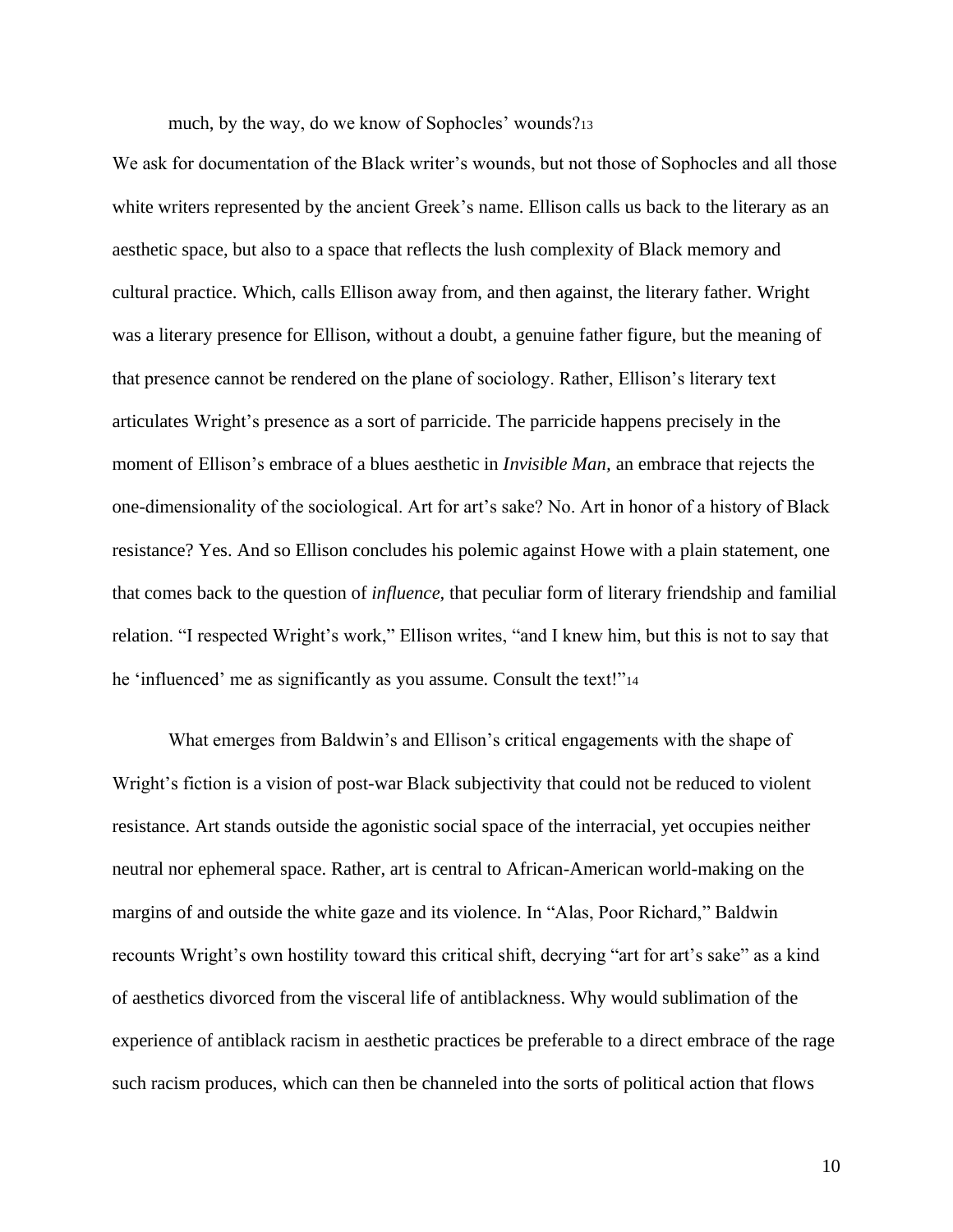from it? Does the move to aesthetic practice and vernacular cultural expression and strategy obscure the need for a complete reordering of our social and political space? These remain open questions between Wright, Baldwin, and Ellison, and here we can see how the anxious dispute between Wright and his children prefigures contemporary debates about afropessimism and the meaning of Black cultural production in an antiblack world. Is all cultural production stained with antiblackness? We also see, for example, why a contemporary like Frantz Fanon evokes the power of Wright's fiction as protest and all of its attendant affects, marking, in an early afropessimist iteration, Black cultural production with abjection. This mid-century dispute tells a long story about Black life, its history, and the politics of its expressive culture. We are still working through this dispute.

It is worth noting that, in his own quiet way, Wright wrote back to Baldwin and Ellison in the late essay "The Literature of the Negro in the United States," collected as part of the 1957 volume *White Man Listen!*. The essay takes a long journey through African-American literature, introducing key conceptual distinctions along the way, and repeatedly coming back to the intertwining of literary expression and "folk utterances" drawn from the sacred and secular traditions of documenting pain, outrage, and resistance.<sup>15</sup> African-American literature, Wright argues, has exactly the kinds of national roots and routes Baldwin and Ellison evoke, but in this essay the "sharp turn toward strictly racial themes" – rather than a universal humanism – remains a sign of the enduring centrality of white violence in renderings of Black life. If African-American literary expression "assumes the common themes and burdens of literary expression which are the heritage of all men," Wright concludes

Then by that token you will know that a humane attitude prevails in America towards us. And a gain in humaneness in America is a gain in humaneness for all. When that day comes, there will exist one more proof of the oneness of man, of the basic unity of human life on this earth.16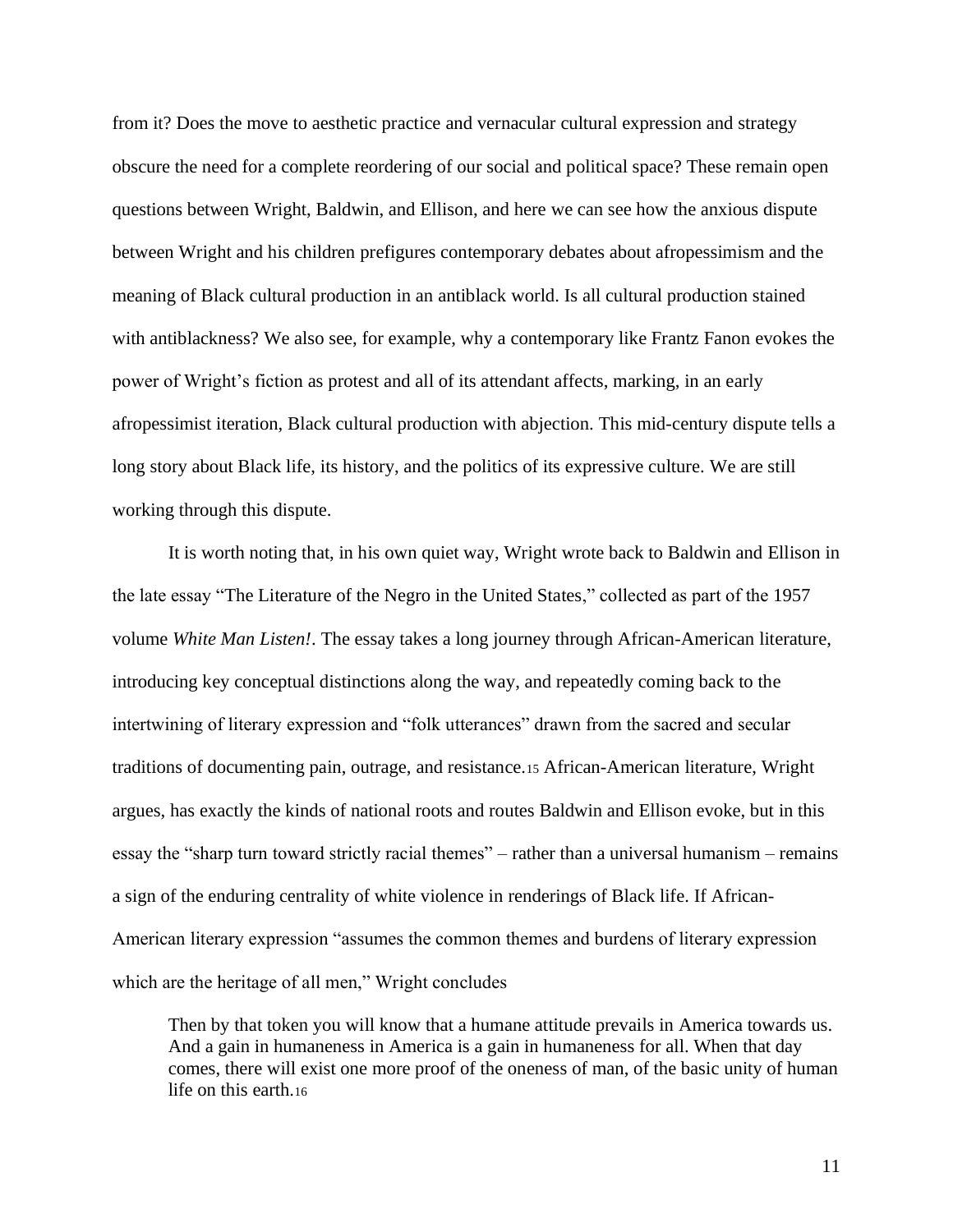This passage confirms a lot of what Baldwin and Ellison had to say about Wright, and then confirms deeper conceptual terms: the meaning of humanism for, and perhaps from, the future. One wonders what discussion flows from this framing of the dispute. But, in the end, this piece by Wright garners no real attention from his literary children. Instead, he remained for them locked in his initial moment: Wright is Bigger, and barely more.

These are the perils of fatherhood, whether the biology and culture of reproduction or the figure of influence in literary life. Wright bequeaths a name to Baldwin and Ellison: *you are Black writers, African-American writers, and you speak to and from the infrastructure of American memory and history*. Indeed, this is precisely what *Native Son* accomplishes. With *Native Son,* Wright held a mirror to white Americans, allowing them to see themselves not only in Mary and her parents – white liberals who nonetheless reproduce structures of exploitation and Black suffering – but in Bigger Thomas himself. Bigger is Black, but he is also white America worked through its brown-skinned other. Baldwin understood this in two steps. There is a Bigger inside the skull of every Black person. And Bigger is also the creation of white America, just like Aunt Jemima and Uncle Tom. What does it mean to work through this dilemma – registering the effects of white terror while also affirming the transcendent beauty of Black life – after Wright and the parricidal work of Baldwin and Ellison? This is the work of reckoning with the very Americanness of America. It is our ongoing task. And for all three writers, our ongoing responsibility to the vicissitudes of the memory and history of racial violence.

<sup>1</sup> Many of these pieces are republished in Richard Wright, *Byline, Richard Wright: Articles from*  The Daily Worker *and* New Masses, ed. Earle V. Bryant (Columbia: University of Missouri Press, 2015).